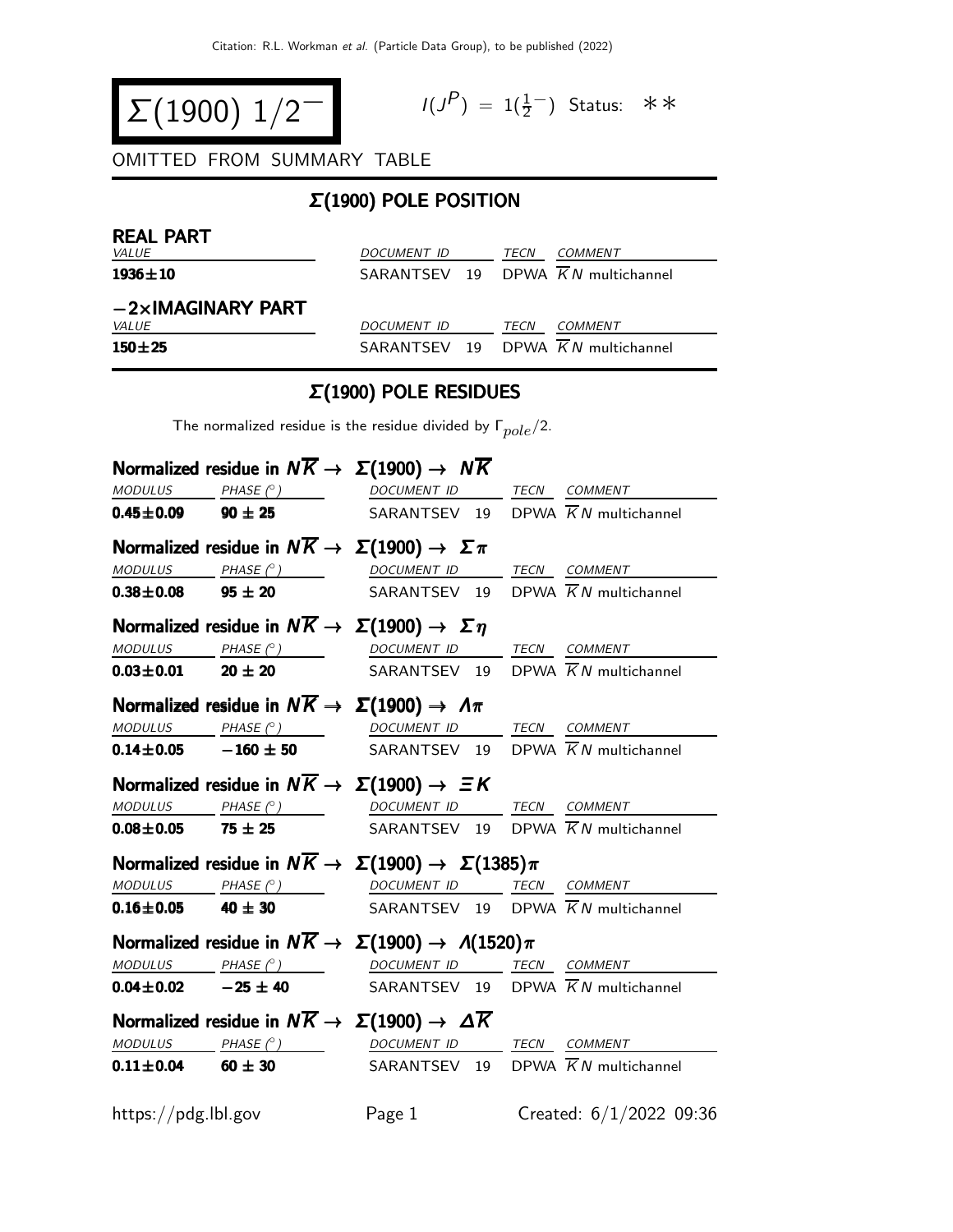|                 |                  |                  | Normalized residue in $N\overline{K} \to \Sigma(1900) \to N\overline{K}^*(892)$ , S=1/2, S-wave |
|-----------------|------------------|------------------|-------------------------------------------------------------------------------------------------|
| MODULUS         | PHASE $(^\circ)$ | DOCUMENT ID TECN | <b>COMMENT</b>                                                                                  |
| $0.17 + 0.06$   | $50 \pm 50$      |                  | SARANTSEV 19 DPWA $\overline{K}N$ multichannel                                                  |
|                 |                  |                  | Normalized residue in $N\overline{K} \to \Sigma(1900) \to N\overline{K}^*(892)$ , S=3/2, D-wave |
| MODULUS         | PHASE (° )       | DOCUMENT ID TECN | <b>COMMENT</b>                                                                                  |
| $0.05 \pm 0.04$ |                  |                  | SARANTSEV 19 DPWA $\overline{K}N$ multichannel                                                  |
|                 |                  |                  |                                                                                                 |

### Σ(1900) MASS

| <i>VALUE</i> (MeV)                                                                 | DOCUMENT ID |  | TECN | <i>COMMENT</i>                                           |
|------------------------------------------------------------------------------------|-------------|--|------|----------------------------------------------------------|
| 1900 to 1950 (≈ 1925) OUR ESTIMATE                                                 |             |  |      |                                                          |
| $1938 \pm 12$                                                                      | SARANTSEV   |  |      | 19 DPWA KN multichannel                                  |
| $1900 \pm 21$                                                                      | ZHANG       |  |      | 13A DPWA $\overline{K}N$ multichannel                    |
| $1944 \pm 15$                                                                      | GOPAL       |  |      | 80 DPWA $\overline{K}N \rightarrow \overline{K}N$        |
| 1755 or 1834                                                                       |             |  |      | <sup>1</sup> MARTIN 77 DPWA $\overline{K}N$ multichannel |
| $2004 \pm 40$                                                                      |             |  |      | VANHORN 75 DPWA $K^- p \rightarrow \Lambda \pi^0$        |
| • • • We do not use the following data for averages, fits, limits, etc. • • •      |             |  |      |                                                          |
| $1955 \pm 15$                                                                      |             |  |      | GOPAL 77 DPWA $\overline{K}N$ multichannel               |
| $1$ The two MARTIN 77 values are from a T-matrix pole and from a Breit-Wigner fit. |             |  |      |                                                          |

# Σ(1900) WIDTH

| VALUE (MeV)                                                                        | DOCUMENT ID |    | TECN | COMMENT                                                  |
|------------------------------------------------------------------------------------|-------------|----|------|----------------------------------------------------------|
| 140 to 190 (≈ 165) OUR ESTIMATE                                                    |             |    |      |                                                          |
| $155 + 30$                                                                         | SARANTSEV   |    |      | 19 DPWA $\overline{K}N$ multichannel                     |
| $191 \pm 47$                                                                       | ZHANG       |    |      | 13A DPWA $\overline{K}N$ multichannel                    |
| $215 \pm 25$                                                                       | GOPAL       | 80 |      | DPWA $\overline{K}N \rightarrow \overline{K}N$           |
| 413 or 450                                                                         |             |    |      | <sup>1</sup> MARTIN 77 DPWA $\overline{K}N$ multichannel |
| $116\pm40$                                                                         |             |    |      | VANHORN 75 DPWA $K^- p \rightarrow \Lambda \pi^0$        |
| • • • We do not use the following data for averages, fits, limits, etc. • • •      |             |    |      |                                                          |
| $170\pm40$                                                                         |             |    |      | GOPAL 77 DPWA $\overline{K}N$ multichannel               |
| $1$ The two MARTIN 77 values are from a T-matrix pole and from a Breit-Wigner fit. |             |    |      |                                                          |

# Σ(1900) DECAY MODES

|                       | Mode                                   | Fraction $(\Gamma_i/\Gamma)$   |
|-----------------------|----------------------------------------|--------------------------------|
| $\Gamma_1$            | $N\overline{K}$                        | 0.40 to 0.70 ( $\approx$ 0.55) |
| $\Gamma_2$            | $\Sigma \pi$                           | 0.10 to 0.40 ( $\approx$ 0.25) |
| $\Gamma_3$            | $\Sigma \eta$                          | $(1.0 \pm 1.0) \%$             |
| $\Gamma_4$            | $\Lambda\pi$                           | $(6.0 \pm 2.0) \%$             |
| $\Gamma_{5}$          | $\equiv$ $\kappa$                      | $(3.0 \pm 2.0)$ %              |
| $\Gamma_6$            | $\Sigma(1385)\pi$                      | $(7.0 \pm 3.0)$ %              |
| $\Gamma_7$            | $\Lambda(1520)\pi$                     |                                |
| $\Gamma_8$            | $\Delta K$                             | $(2.5 \pm 1.0) \%$             |
| $\Gamma$ <sub>9</sub> | $N\overline{K}^*(892)$ , S=1/2, S-wave | $(7.0 \pm 3.0)$ %              |
| $\Gamma_{10}$         | $N\overline{K}$ *(892), S=3/2, D-wave  |                                |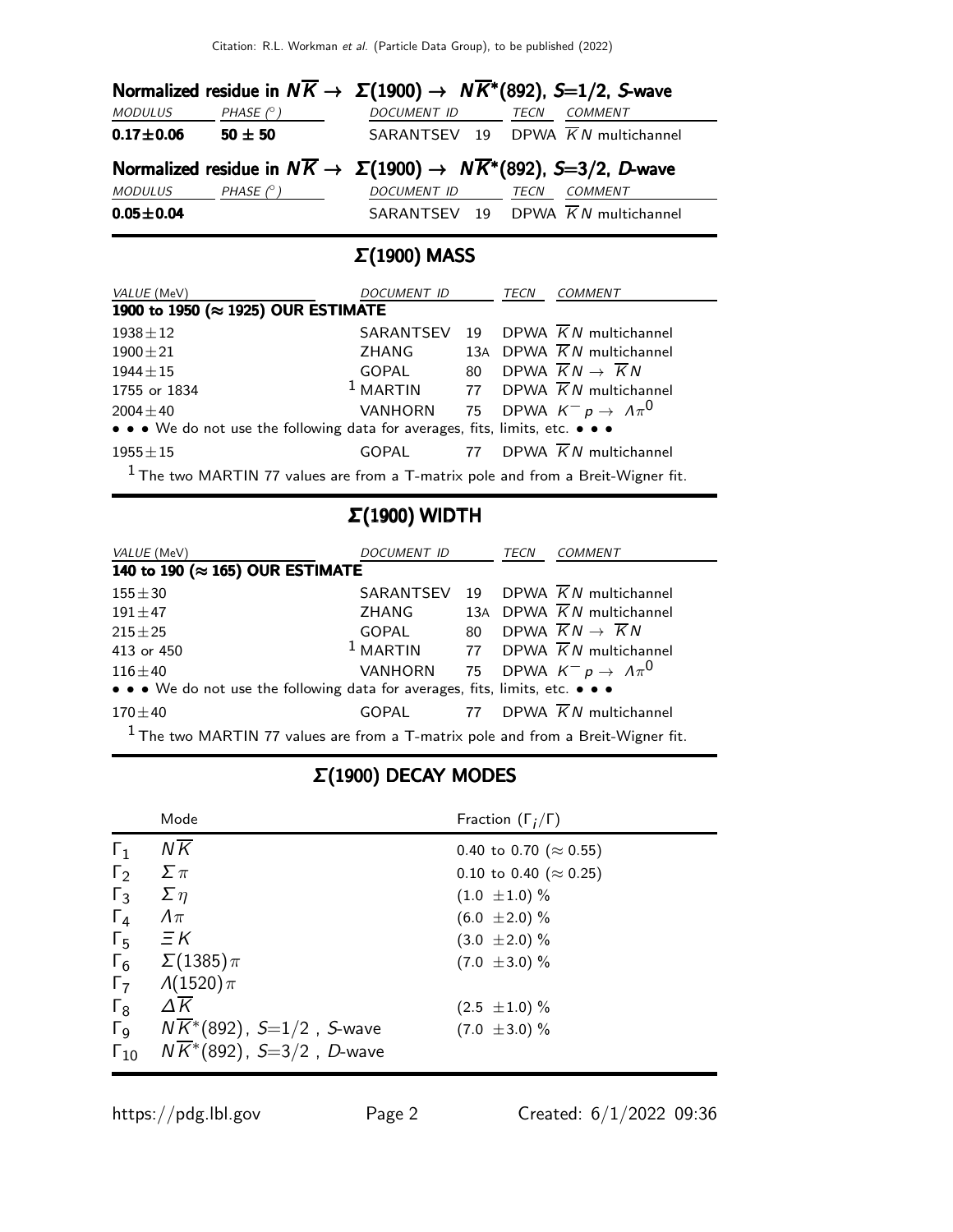### Σ(1900) BRANCHING RATIOS

| $\Gamma(N\overline{K})/\Gamma_{\rm total}$                           |                          |  |                                                | $\Gamma_1/\Gamma$    |
|----------------------------------------------------------------------|--------------------------|--|------------------------------------------------|----------------------|
| <b>VALUE</b>                                                         | DOCUMENT ID TECN COMMENT |  |                                                |                      |
| 0.40 to 0.70 ( $\approx$ 0.55) OUR ESTIMATE                          |                          |  |                                                |                      |
| $0.45 \pm 0.09$                                                      |                          |  | SARANTSEV 19 DPWA $\overline{K}N$ multichannel |                      |
| $0.67 \pm 0.17$                                                      | ZHANG                    |  | 13A DPWA $\overline{K}N$ multichannel          |                      |
| $\Gamma(\Sigma \pi)/\Gamma_{\rm total}$                              |                          |  |                                                | $\Gamma_2/\Gamma$    |
| <i>VALUE</i>                                                         | DOCUMENT ID TECN COMMENT |  |                                                |                      |
| $0.10$ to 0.40 ( $\approx$ 0.25) OUR ESTIMATE                        |                          |  |                                                |                      |
| $0.33 \pm 0.07$                                                      |                          |  | SARANTSEV 19 DPWA $\overline{K}N$ multichannel |                      |
| $0.10 \pm 0.05$                                                      | ZHANG                    |  | 13A DPWA $\overline{K}N$ multichannel          |                      |
| $\Gamma(\Sigma \eta)/\Gamma_{\rm total}$                             |                          |  |                                                | $\Gamma_3/\Gamma$    |
| <b>VALUE</b>                                                         |                          |  | DOCUMENT ID TECN COMMENT                       |                      |
| $0.01 \pm 0.01$                                                      |                          |  | SARANTSEV 19 DPWA $\overline{K}N$ multichannel |                      |
| $\Gamma(\Lambda \pi)/\Gamma_{\rm total}$                             |                          |  |                                                | $\Gamma_4/\Gamma$    |
| <b>VALUE</b>                                                         |                          |  | DOCUMENT ID TECN COMMENT                       |                      |
| $0.06 \pm 0.02$                                                      |                          |  | SARANTSEV 19 DPWA $\overline{K}N$ multichannel |                      |
| $\Gamma(\equiv K)/\Gamma_{\rm total}$                                |                          |  |                                                | $\Gamma_5/\Gamma$    |
| <b>VALUE</b>                                                         |                          |  | DOCUMENT ID TECN COMMENT                       |                      |
| $0.03 + 0.02$                                                        |                          |  | SARANTSEV 19 DPWA $\overline{K}N$ multichannel |                      |
| $\Gamma(\Sigma(1385)\pi)/\Gamma_{\rm total}$                         |                          |  |                                                | $\Gamma_6/\Gamma$    |
| <u>VALUE</u>                                                         | DOCUMENT ID TECN COMMENT |  |                                                |                      |
| $0.07 \pm 0.03$                                                      |                          |  | SARANTSEV 19 DPWA $\overline{K}N$ multichannel |                      |
| $\Gamma(\Lambda(1520)\pi)/\Gamma_{\rm total}$                        |                          |  |                                                | $\Gamma_7/\Gamma$    |
| <b>VALUE</b>                                                         | DOCUMENT ID TECN COMMENT |  |                                                |                      |
| < 0.01                                                               |                          |  | SARANTSEV 19 DPWA $\overline{K}N$ multichannel |                      |
| $\Gamma(\Delta \overline{K})/\Gamma_{\text{total}}$                  |                          |  |                                                | $\Gamma_8/\Gamma$    |
| VALUE                                                                | DOCUMENT ID TECN COMMENT |  |                                                |                      |
| $0.025 \pm 0.010$                                                    | SARANTSEV                |  | 19 DPWA $\overline{K}N$ multichannel           |                      |
| $\Gamma(N\overline{K}^*(892), S=1/2, S$ -wave)/ $\Gamma_{\rm total}$ |                          |  |                                                | $\Gamma$ Ω $\Gamma$  |
| <i><b>VALUE</b></i>                                                  | DOCUMENT ID TECN COMMENT |  |                                                |                      |
| $0.07 + 0.03$                                                        |                          |  | SARANTSEV 19 DPWA $\overline{K}N$ multichannel |                      |
| $\Gamma(N\overline{K}^*(892)$ , S=3/2, D-wave)/ $\Gamma_{\rm total}$ |                          |  |                                                | $\Gamma_{10}/\Gamma$ |
| <b>VALUE</b>                                                         | DOCUMENT ID TECN COMMENT |  |                                                |                      |
| < 0.01                                                               |                          |  | SARANTSEV 19 DPWA $\overline{K}N$ multichannel |                      |
|                                                                      |                          |  |                                                |                      |

#### Σ(1900) REFERENCES

| SARANTSEV 19 |    | EPJ A55 180       | A.V. Sarantsev et al. | (BONN, PNPI) |
|--------------|----|-------------------|-----------------------|--------------|
| ZHANG        |    | 13A PR C88 035205 | H. Zhang et al.       | (KSU)        |
| GOPAL        | 80 | Toronto Conf. 159 | G.P. Gopal            | (RHEL)       |

https://pdg.lbl.gov Page 3 Created: 6/1/2022 09:36